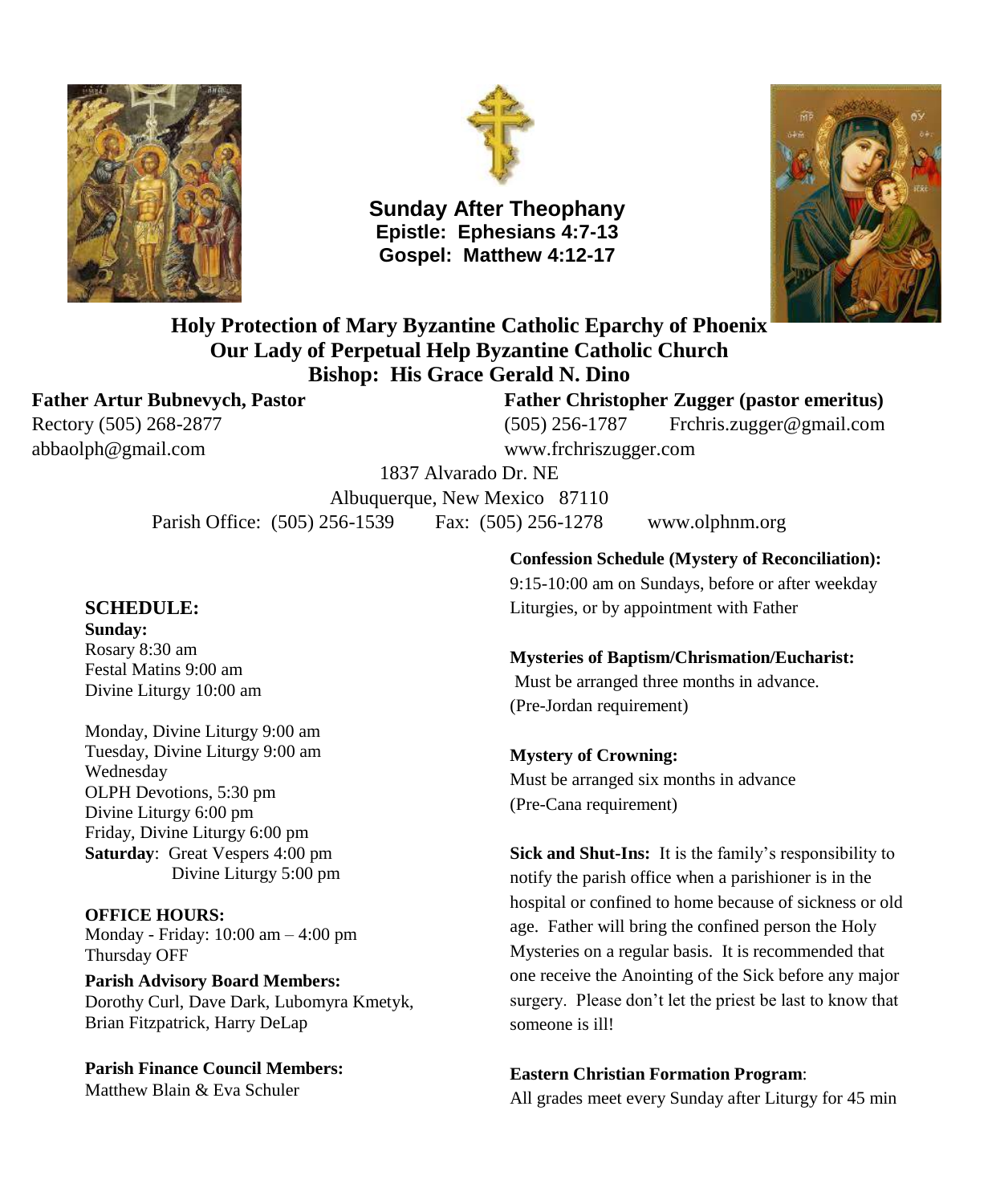|                                                            | Welcome to our Church! If you are looking for a spiritual home,<br>contact Father Artur or the office staff for more information. God bless you. |                                                                                                                      |                                                                                                           |  |  |  |  |  |
|------------------------------------------------------------|--------------------------------------------------------------------------------------------------------------------------------------------------|----------------------------------------------------------------------------------------------------------------------|-----------------------------------------------------------------------------------------------------------|--|--|--|--|--|
|                                                            | <b>Today</b>                                                                                                                                     | 8:30 am                                                                                                              | Rosary                                                                                                    |  |  |  |  |  |
|                                                            |                                                                                                                                                  | $9:00$ am                                                                                                            | <b>Festal Matins</b>                                                                                      |  |  |  |  |  |
|                                                            |                                                                                                                                                  | $9:15$ am<br>10:00 am                                                                                                | Confessions<br>Divine Liturgy for Parish Family & Friends                                                 |  |  |  |  |  |
|                                                            |                                                                                                                                                  |                                                                                                                      | <b>ECF Classes after Liturgy</b>                                                                          |  |  |  |  |  |
|                                                            |                                                                                                                                                  |                                                                                                                      | Fr Chris: Intention of Helga Dzek                                                                         |  |  |  |  |  |
|                                                            | <b>Monday</b>                                                                                                                                    | Post-festive of Theophany/Theodosius Theodosius Venerable<br>Epistle: 2 Corinthians 4:6-15; Gospel: Matthew 11:27-30 |                                                                                                           |  |  |  |  |  |
|                                                            | January 11                                                                                                                                       | $9:00$ am                                                                                                            | Divine Liturgy; Blessing on Diane Minor                                                                   |  |  |  |  |  |
|                                                            |                                                                                                                                                  | 5:00 pm                                                                                                              | <b>Advisory Board Meeting</b>                                                                             |  |  |  |  |  |
| <b>Tuesday</b><br>Post-festive of Theophany/Tatiana Martyr |                                                                                                                                                  |                                                                                                                      |                                                                                                           |  |  |  |  |  |
|                                                            | January 12                                                                                                                                       |                                                                                                                      | Epistle: 2 Timothy 3:16-4:4; Gospel: Luke 19:45-48                                                        |  |  |  |  |  |
|                                                            |                                                                                                                                                  | $9:00$ am                                                                                                            | Divine Liturgy; Birthday Blessing on Dion Talamante by<br>Darlene Talamante                               |  |  |  |  |  |
|                                                            | Wednesday                                                                                                                                        |                                                                                                                      | Post-festive of Theophany/Hermolaus & Stratonicus Martyrs                                                 |  |  |  |  |  |
|                                                            | January 13                                                                                                                                       |                                                                                                                      | Epistle: 1 Peter 4:1-11; Gospel: Mark 12:28-37                                                            |  |  |  |  |  |
|                                                            |                                                                                                                                                  | 5:30 pm                                                                                                              | <b>OLPH Devotions</b>                                                                                     |  |  |  |  |  |
|                                                            |                                                                                                                                                  | $6:00$ pm                                                                                                            | Divine Liturgy; +Charles Block<br>by Sven & Barbara Svensson                                              |  |  |  |  |  |
|                                                            |                                                                                                                                                  |                                                                                                                      | Father Chris: Intention of Gary Henry Family                                                              |  |  |  |  |  |
|                                                            | <b>Thursday</b>                                                                                                                                  |                                                                                                                      | Leave-taking of Theophany/Venerable Fathers of Sinia & Raitho                                             |  |  |  |  |  |
|                                                            | January 14                                                                                                                                       |                                                                                                                      | Epistle: 1 Peter 4:12-5:5; Gospel: Mark 12:38-44                                                          |  |  |  |  |  |
|                                                            |                                                                                                                                                  | $6:00$ pm                                                                                                            | Pot luck dinner                                                                                           |  |  |  |  |  |
| 7:00 pm                                                    |                                                                                                                                                  |                                                                                                                      | THEOSIS Bible Study; Matthew Chapter 15                                                                   |  |  |  |  |  |
|                                                            | <b>Friday</b>                                                                                                                                    | <b>Paul &amp; John Venerables</b>                                                                                    |                                                                                                           |  |  |  |  |  |
|                                                            | January 15                                                                                                                                       |                                                                                                                      | Epistle: 2 Peter 1:1-10; Gospel: Mark 13:1-8                                                              |  |  |  |  |  |
|                                                            | $\langle \ \ \times$                                                                                                                             | $6:00$ pm                                                                                                            | Divine Liturgy; +Keenan Alan Wofford by Jilek Family<br>Father Chris: Intention of William Watkins Family |  |  |  |  |  |
|                                                            | <b>Saturday</b>                                                                                                                                  |                                                                                                                      | Veneration of the Chains of Peter                                                                         |  |  |  |  |  |
|                                                            | January 16                                                                                                                                       | Epistle: 2 Timothy 2:11-19; Gospel: Luke 18:2-8                                                                      |                                                                                                           |  |  |  |  |  |
|                                                            | <b>Sunday</b>                                                                                                                                    | <b>Sunday of the Publican &amp; Pharisee</b>                                                                         |                                                                                                           |  |  |  |  |  |
|                                                            | January 17                                                                                                                                       |                                                                                                                      | Epistle: 2 Timothy 3:10-15; Gospel: Luke 18:10-14                                                         |  |  |  |  |  |
|                                                            |                                                                                                                                                  |                                                                                                                      | 4:00 pm Great Vespers                                                                                     |  |  |  |  |  |
|                                                            |                                                                                                                                                  | 5:00 pm<br>8:30 am                                                                                                   | Divine Liturgy; +Charles Block<br>Rosary                                                                  |  |  |  |  |  |
|                                                            |                                                                                                                                                  | $9:00$ am                                                                                                            | <b>Festal Matins</b>                                                                                      |  |  |  |  |  |
|                                                            | <b>ECF Classes</b>                                                                                                                               | $9:30$ am                                                                                                            | Confessions                                                                                               |  |  |  |  |  |
|                                                            | <b>After Liturgy</b>                                                                                                                             | 10:00 am                                                                                                             | Divine Liturgy for Parish Family & Friends                                                                |  |  |  |  |  |
|                                                            |                                                                                                                                                  |                                                                                                                      | Father Chris: Health of Charles Irving<br>Eternal Lamp: Sven Svensson 71 <sup>st</sup> Birthday           |  |  |  |  |  |
|                                                            |                                                                                                                                                  |                                                                                                                      |                                                                                                           |  |  |  |  |  |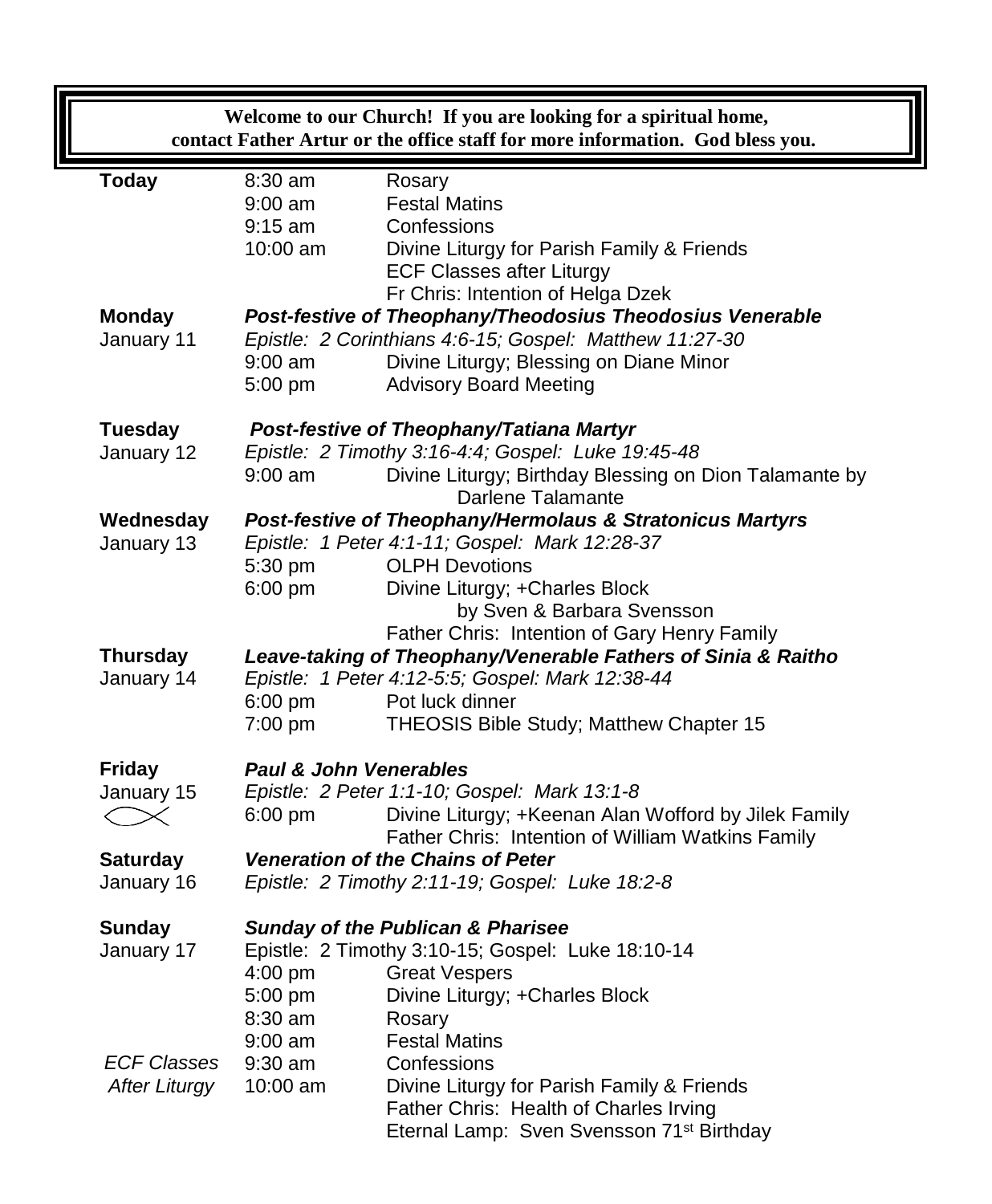### *Physician and Help of those in sickness, Redeemer and Savior of the infirm; O Master and Lord of all, grant healing to your servants. Be clement, show mercy to those who have sinned much, and deliver them, O Christ, from their Iniquities, that they may glorify Your might divine!*

- Fr. Julian Gnall Paola Terlaza William Frank Fr. Anthony Romero Henry Zugger Joseph Koetter Michele Koetter John & Margie Disque Mary Nell Preisler Lilllian Murphy Phillip Fall Jackie De Paolis Marilyn Fore Walter Jakymiw Donny Terry Roy Smith **Communist Communist Communist Communist Communist Communist Communist Communist Communist Communist Communist Communist Communist Communist Communist Communist Communist Communist Communist Communist Communist C** Sven & Barbara Svensson Frances Brannan Jack & Lorraine Hubbell Jenny Ford Kristoff Rajala Heather Mattax Robert Hasaka Jordan Smith Larry Bennett Threima Leech Maggie Batsel Mary Ellis Pricilla Hughes Tony Lucero **Mike Harahuc** Sharif Rabadi Chris Overlin Stephen Horner Laura Dominguez Demetrius Yackanich Robert Zadel
- 
- Abraham Haddad John Deflice Quintin Santamaria & Family

*Prayers in honor of and to the Blessed Virgin are a powerful weapon against sin, and for healing.* 

Glorious Mysteries are recited on Sunday, Tuesday & Thursday; Joyful Mysteries on Monday & Saturday; Sorrowful Mysteries on Wednesday & Friday.

*If you recite the Rosary at home, please offer these intentions, and join us on Sunday at 8:30 am. Those who recite the Akathist to the Mother of God or the Rosary receive a partial indulgence when they do so in private, plenary indulgence when they do so as a group*

## *Intentions of the Rosary*

**1 st Decade:** Help for persecuted Catholics, especially in communist and Islamic states 2<sup>nd</sup> Decade: Spiritual and physical growth of our parish and the Byzantine Catholic Church **3 rd Decade**: Increase in vocations to priesthood, diaconate, and consecrated life to serve the Byzantine Catholic Church

- **4 th Decade**: Repose of the souls who have no one praying for them
- **5 th Decade**: Healing of the sick in body, mind and soul

# *Holy Father's Intentions for January*

**Universal**: That those from diverse religious traditions and all people of good will may work together for peace.

Evangelization: That in this year dedicated to consecrated life, religious men and women may rediscover the joy of following Christ and strive to serve the poor with zeal.

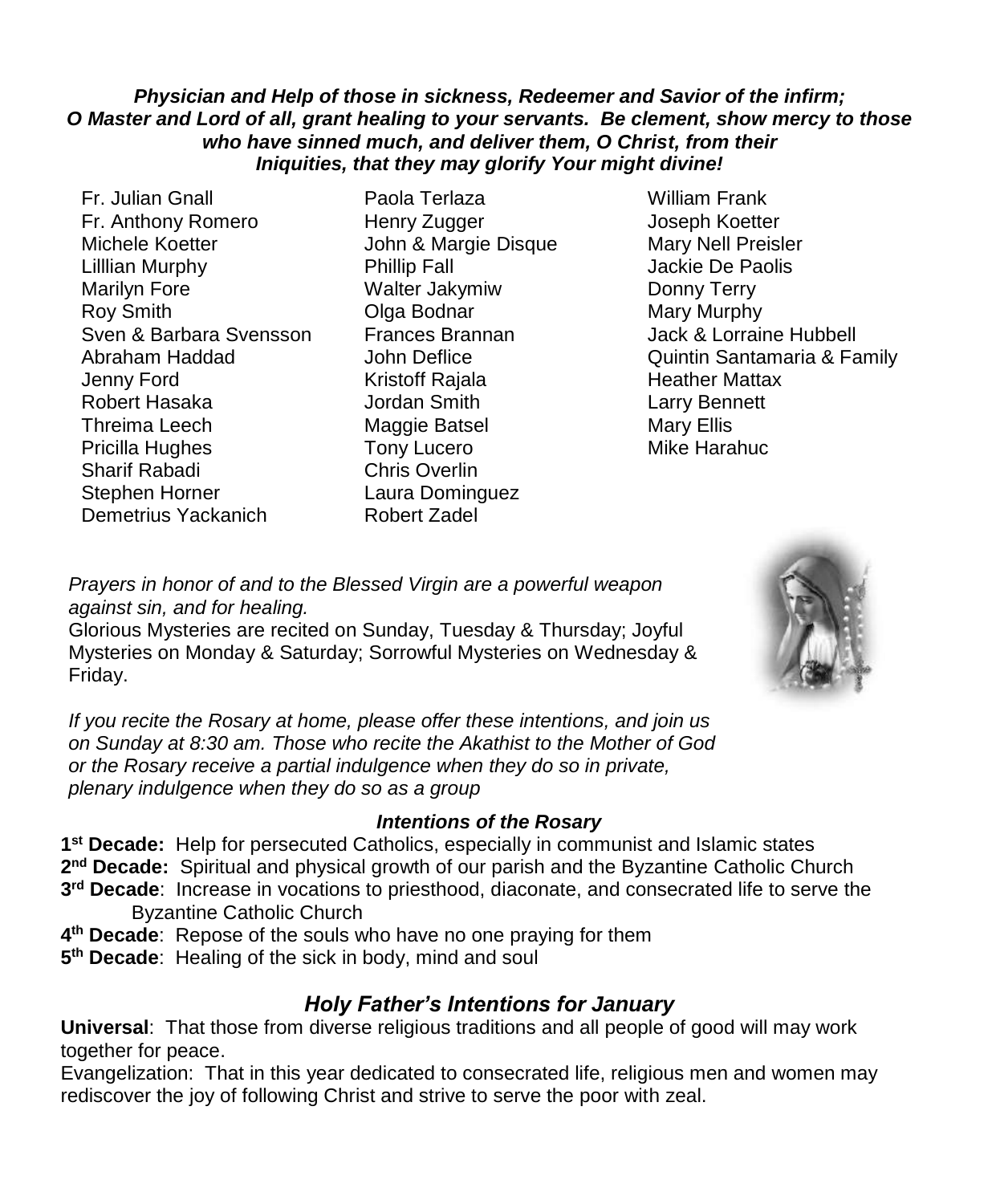Our weekly Gift to the Lord— May the Lord Bless your kindness and generosity



**Vocation Icon Today: Donlin Next Sunday: Donlin**

**2016 envelopes** are available in the church. Please use your envelope in order to plan your tithing. When we tithe, we give of our gross income to God, which can be split between the parish and worthy charities, in obedience to the biblical command to tithe. When we tithe, we trust that God will take care of our needs while we support His Church so that worship, education, and works of charity can take place with regular financial support. In return, God blesses us when we are cheerful givers. We are acting like Abel, who gave the first-fruits to God in sacrifice, and following the lead of so many biblical and Christian figures.

**In the Book of Micah, 3:10, we read: Bring the whole tithe into the storehouse, that there may be food in my house. Test me in this," says the LORD Almighty, "and see if I will not throw open the floodgates of heaven and pour out so much blessing that there will not be room enough to store it."** In St. Paul, we read this: 1 Corinthians 16:2, "**On the first day of the week [Sunday] each of you should set aside whatever he can afford**," and in 2 Corinthians 9:5-8,

So I thought it necessary to encourage the brothers to go on ahead to you and arrange in advance for your promised gift [donation], so that in this way it might be ready as a bountiful gift and not as an exaction. Consider this: **Whoever sows sparingly will also reap sparingly, and whoever sows bountifully will also reap bountifully. Each must do as already determined without sadness or compulsion, for God loves a cheerful giver. Moreover, God is able to make every grace abundant for you, so that in all things, always having all you need, you may have an abundance for every good work.**

| <b>DATE</b> | <b>READER</b>      | <b>TROJCA</b> | <b>GREETER</b>  | <b>HOST</b> | <b>COUNTER</b>           |
|-------------|--------------------|---------------|-----------------|-------------|--------------------------|
| January 17  | <b>Brook Jilek</b> | Sarah Sankel  | Eva Schuler     | Svensson    | Eva Schuler              |
|             |                    |               | Miles Gloetzner |             | <b>Brian Fitzpatrick</b> |

# **Barbara's Hall Report:**

Thanks to all who brought food for last Sunday's social. Evie Jilek put it all together and we had delicious chili cheese dogs and lots of potato chips! The Dotson-Sands family brought 2 cakes to celebrate the birthdays of Cyrus and Katara. Happy Birthday, Little Ones!

We had a good crew to help clean up. And that's the way I like to start the New Year!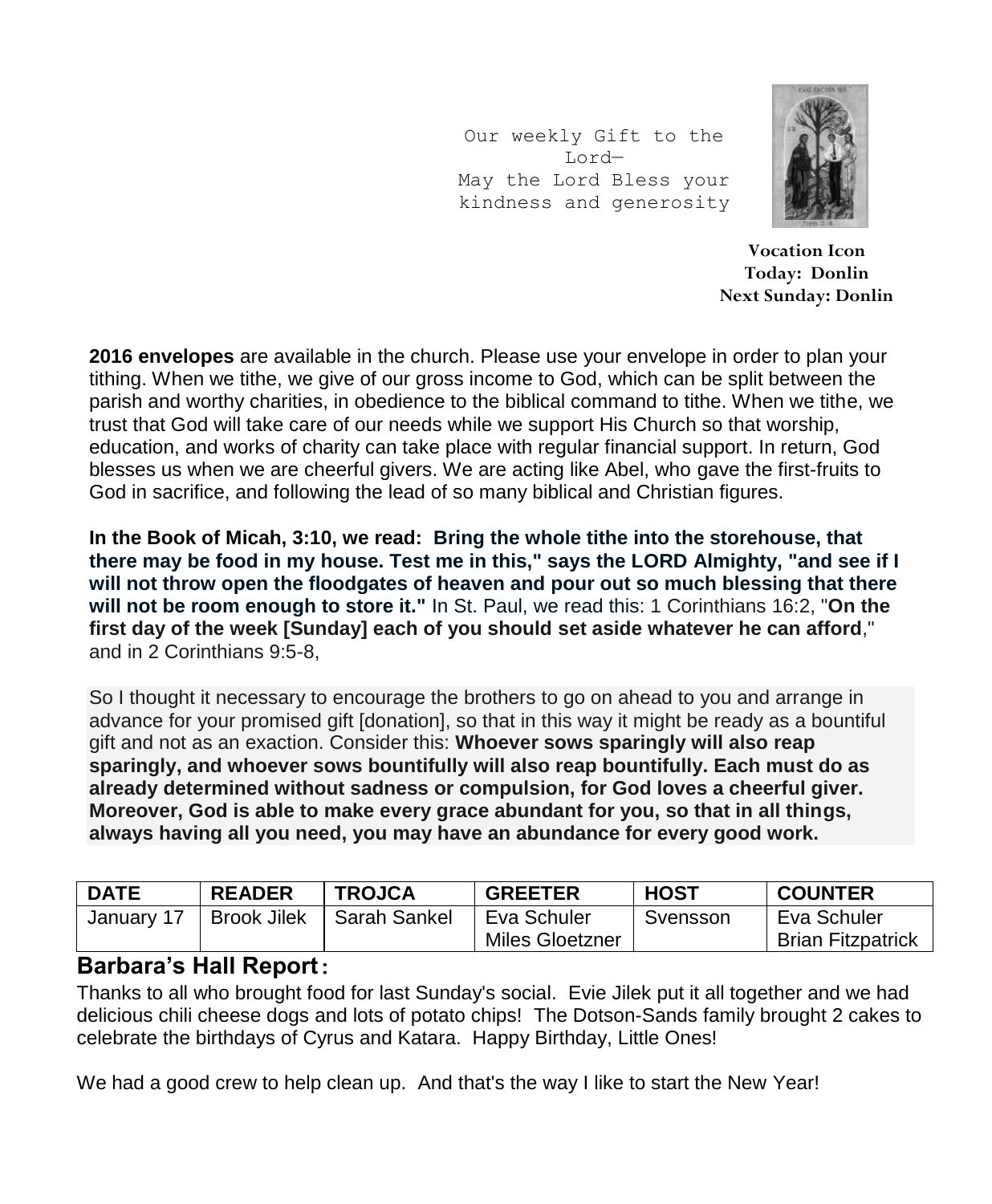## **ALL SOULS SATURDAYS FOR 2016**

We have 5 All Souls Saturdays on which we commemorate by name our beloved deceased. The dates for this year are:

January 30 (Saturday before Sunday of Meatfare) February 20, February 27, March 5 (3 Saturdays during the Great Fast) May 14 (the Saturday before Pentecost Sunday).

The first **All Souls Saturday is on January 30th**. At these services, held before, during and after Great Lent, the pastor prays for the souls of the departed, reading names from a book called the "Hramoty." This book is grouped by family names, and after each family name, then the pastor reads off the FIRST names of the deceased.

Please use your 2016 envelopes for this - the All Souls envelope is enclosed. If you have more names, write them on another sheet of paper and enclose in the envelope. Any offerings for this go to Father Artur, not the parish, and are not tax-deductible. Thank you very much for your cooperation!

**A new Eastern Catholic eparchy (diocese**) has been created by Pope Francis for the Syro-Malankara Catholic Church, the eparchy of St. Mary, Queen of Peace, based at the cathedral on Long Island.

This Church comes from southern India, and was formed out of Jacobite and Orthodox Syrians who united with the Catholic Church in 1930. This eparchy has 11,500 faithful in 19 parishes. The closest one to us is in Houston, TX. Pope Francis continues to show his pastoral concern for the needs of Eastern Catholics beyond the original homelands, in what is called "diaspora." Practically every Eastern Catholic Church in existence has at least one full eparchy in North America to serve its original faithful and converts.

**Please sign up for house blessings now so that Father Artur can plan his schedule.**  The list is on the greeting table by the front door. Great Lent is very early this year, so he wants to get out to as many homes as possible in January and early February. Thank you!

**Congratulations** to Lucy Abraham on receiving the Mystery of Chrismation and Georgiana Abraham on receiving the Mysteries of Chrismation and Holy Eucharist. May they continue to grow in faith as members of our parish family.

**Demetrius Yackanich** is now in the **Rehabilitation Center of Albuquerque 5900 Forrest Hills Drive NE, Phone 822-6000** recovering from pneumonia and a seizure. If you have time to visit, it would be very much appreciated. Please, keep him in your prayers. Thank you!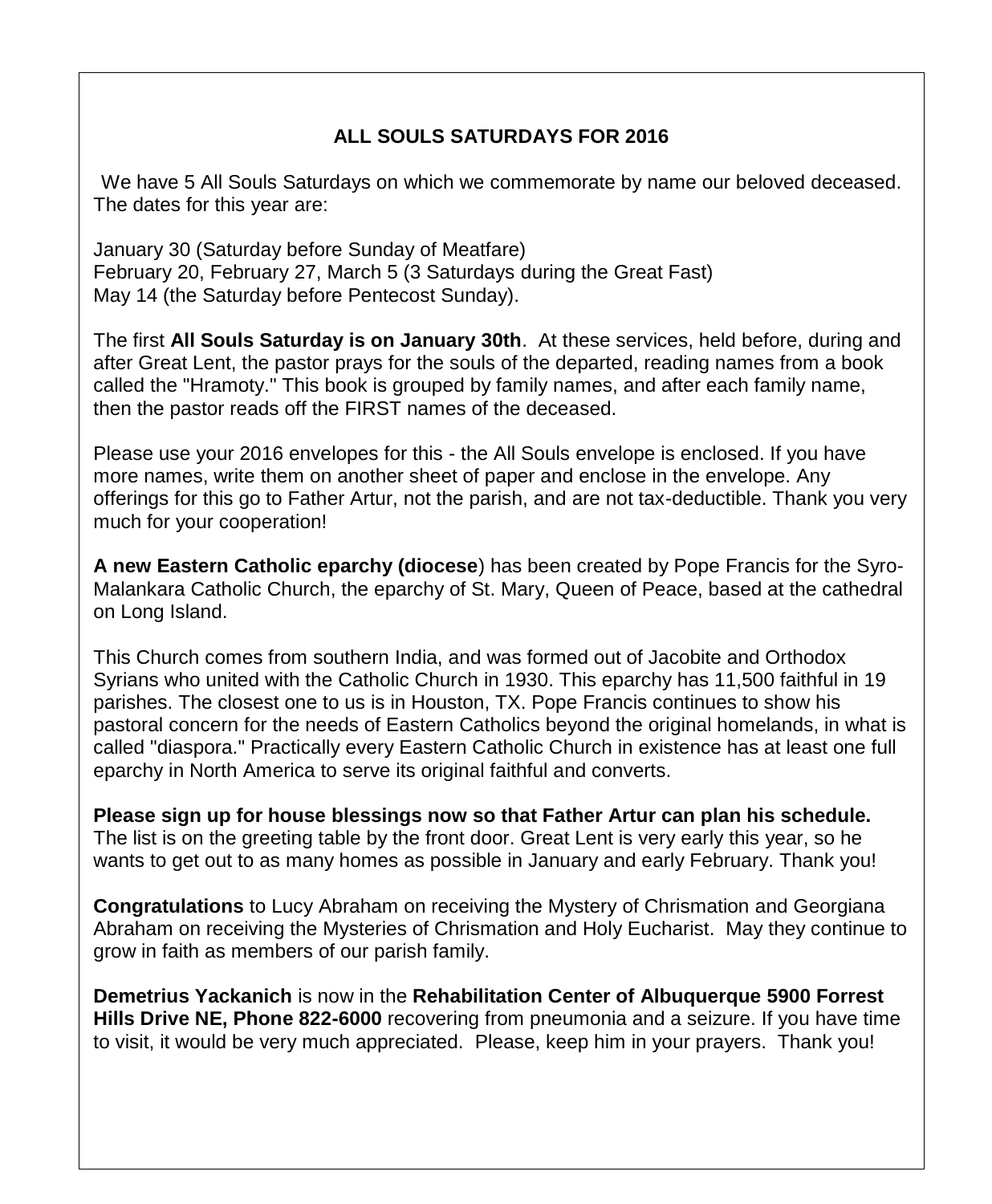#### **Office of Evangelization & Education January 2016 10 Things Pope Francis wants us to know about Evangelization**

Every Christian is challenged, here and now, to be actively engaged in evangelization; indeed, anyone who has truly experienced God's saving love does not need much time or lengthy training to go out and proclaim that love.—Evangelii **Gaudium** 

## **Want Authentic Personal Fulfillment? Evangelize**

When the Church summons Christians to take up the task of evangelization, she is simply pointing to the source of authentic personal fulfillment. For "here we discover a profound law of reality: that life is attained and matures in the measure that it is offered up in order to give life to others. This is certainly what mission means".—Evangelii Gaudium

**Evangelization Starts with Our Own Relationship with Jesus** The spread of the Gospel is not guaranteed either by the number of persons, or by the prestige of the institution, or by the quantity of available resources. What counts is to be permeated by the love of Christ, to let oneself be led by the Holy Spirit and to graft one's own life onto the tree of life, which is the Lord's Cross.—Pope Francis Homily, Mass with Seminarians and Novices, July 7, 2013

**We Must Witness the Faith with Our Lives** If you happen to be with an atheist who tells you that he does not believe in God, you can read him the whole library, where it says that God exists, and where it is proven that God exists, and he will not believe. [However] if in the presence of this same atheist you witness to a consistent, Christian life, something will begin to work in his heart…. It will be your witness that brings him the restlessness on which the Holy Spirit works.—Homily, Domus Sanctae Marthae, February 27, 2014

**An Evangelizer Must be Joyful** Consequently, an evangelizer must never look like someone who has just come back from a funeral! … And may the world of our time, which is searching, sometimes with anguish, sometimes with hope, be enabled to receive the good news not from evangelizers who are dejected, discouraged, impatient or anxious, but from ministers of the Gospel whose lives glow with fervor, who have first received the joy of Christ".—Evangelii Gaudium

**We Must Encounter People to Evangelize** Be servants of communion and of the culture of encounter! I would like you to be almost obsessed about this. Be so without being presumptuous, but rather be guided by the humble yet joyful certainty of those who have been found, touched and transformed by the Truth who is Christ, ever to be proclaimed.—Homily, World Youth Day, July 27, 2013

**We Must Know How to Give an Initial Proclamation of Jesus** On the lips of the catechist the first proclamation must ring out over and over: "Jesus Christ loves you; he gave his life to save you; and now he is living at your side every day to enlighten, strengthen and free you…. nothing is more solid, profound, secure, meaningful and wisdomfilled than that initial proclamation. " —Evangelii Gaudium

**Get Out of Our Comfort Zone** I prefer a Church which is bruised, hurting and dirty because it has been out on the streets, rather than a Church which is unhealthy from being confined and from clinging to its own security. I do not want a Church concerned with being at the center and which then ends by being caught up in a web of obsessions and procedures.—Evangelii Gaudium

**Evangelizers Love People** Evangelizers thus take on the "smell of the sheep" and the sheep are willing to hear their voice. An evangelizing community is also supportive, standing by people at every step of the way, no matter how difficult or lengthy this may prove to be. It is familiar with patient expectation and apostolic endurance. —Evangelii Gaudium

**Everyone Needs to be Evangelized** Jesus teaches us that the Good News, which he brings, is not reserved to one part of humanity, it is to be communicated to everyone.—Angelus, January 26, 2014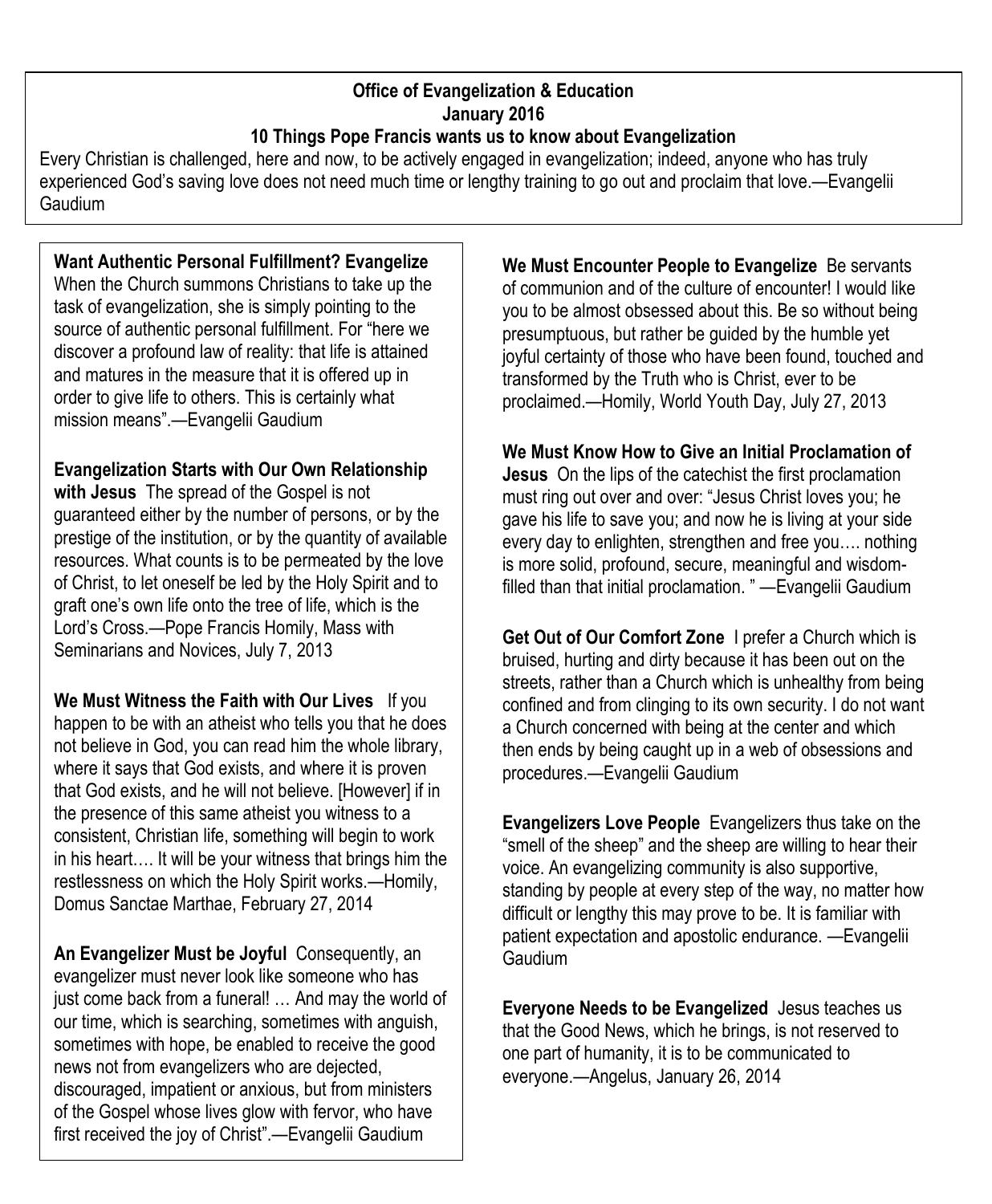# **Saints of the Week**

## **January 18**

Saints Athanasius and Cyril were patriarchs of Alexandria, the Mother Church for Egypt, founded by St. Mark the Apostle. These wise teachers of truth and defenders of Christ's Church share a joint Feast in recognition of their dogmatic writings which affirm the truth of the Faith, correctly interpret the Holy Scripture, and censure the delusions of the heretics.

**St. Athanasius** took part in the First Ecumenical Council when he was still a deacon. He surpassed everyone there in his zeal to uphold the teaching that Christ is consubstantial (homoousios) with the Father, and not merely a creature, as the Arians proclaimed. Made patriarch just three years later, he was exiled four times by powerful heretics, so he ruled peacefully for a mere seven years before he died in 373 AD.

**St Cyril** was the nephew of Patriarch Theophilus of Alexandria, who educated him from his youth. He succeeded to his uncle's position in 412, but was deposed through the intrigues of the Nestorian heretics. He later resumed his See, however. St. Cyril presided at the Third Ecumenical Council in 431, which censured the Nestorian blasphemy against the Most Holy Theotokos, where the Virgin Mary was acclaimed as the Mother of God. Cyril departed to the Lord in the year 444 AD, and is also commemorated on June 9 (the day of his repose). - edited from www.oca.org

## **The Mission Society Christmas Card** campaign brought in \$2,317.00..

Because of Russia's interference in Ukraine and the ongoing war in the eastern districts, the eparchy of Mukachevo (Mother Church of all Byzantine Catholics) has lost over half its regular income.

The national currency's value has plunged, losing 34% of its value. Many young men are suffering grievous wounds, Ukrainian workers in Russia are being expelled, and the constant stress of war is taking its toll. Thank you for your charity and support

**What do Mamas want?** Calling Mamas of all ages with babies, teens or adult kids interested in shaping our new Mothers' Group through brainstorming and discussing what our Mothers' Group's purpose will be. We hope to strengthen & support our wonderful community of Catholic mothers. As all mothers have different needs for growing spiritually and guiding our children, we warmly welcome input from anyone who is interested! First meeting will be at Alicia's House at 10:00am- 12pm Saturday, January 16. Please contact Nicole Dotson-Sands (261-6510, [ndodsonsands@hotmail.com\)](mailto:ndodsonsands@hotmail.com) or Alicia Wells (720-280-0710, [aliciawellspt@gmail.com\)](mailto:aliciawellspt@gmail.com) if interested.